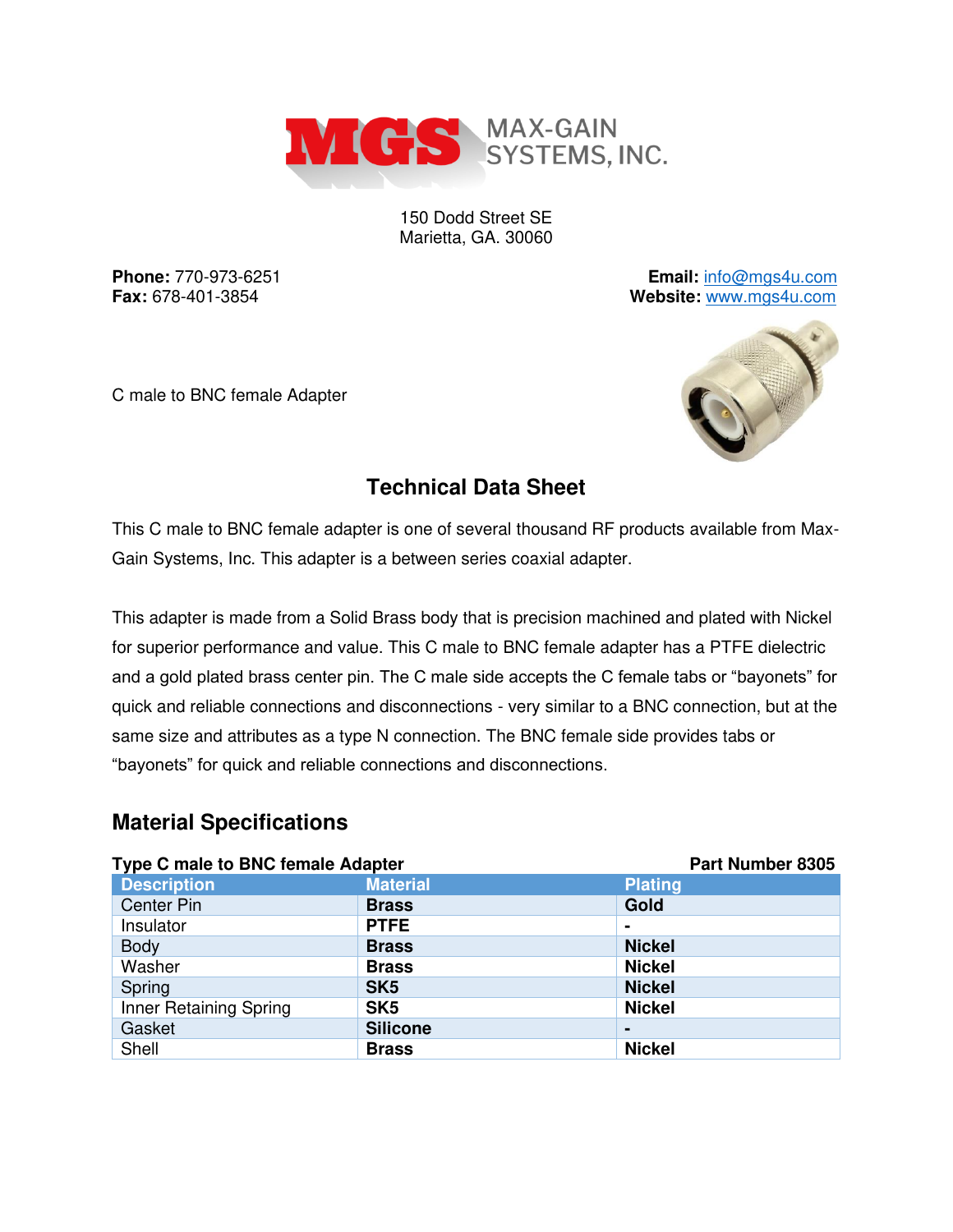### **Mechanical Specifications**

| <b>Size</b> | <b>Dimension</b>             |
|-------------|------------------------------|
| Length      | 1.27 in $(32.10 \text{ mm})$ |
| Width       | $0.76$ in (19.30 mm)         |
| Height      | 0.76 in (19.30 mm)           |
| Weight      | 1.1 oz $(30 g)$              |

# **Electrical Specifications**

| <b>Description</b>                      | <b>Spec</b> | <b>Units</b> |
|-----------------------------------------|-------------|--------------|
| Operating Voltage (AC)                  | 500         | Vrms         |
| Dielectric Withstanding $V(AC)$   1,500 |             | <b>Vrms</b>  |

### **Environmental Specifications**

| Temperature            | <b>Spec</b>           |
|------------------------|-----------------------|
| <b>Operating Range</b> | $-65$ to $+165$ deg C |

**Compliance Certifications** (see product page for current documentation)

**Availability** Click the following link (or enter part number in the "SEARCH" bar at the top of any page of the website) to obtain additional part information including price, inventory and certifications:<https://mgs4u.com/product/c-male-to-bnc-female-adapter-8305/>